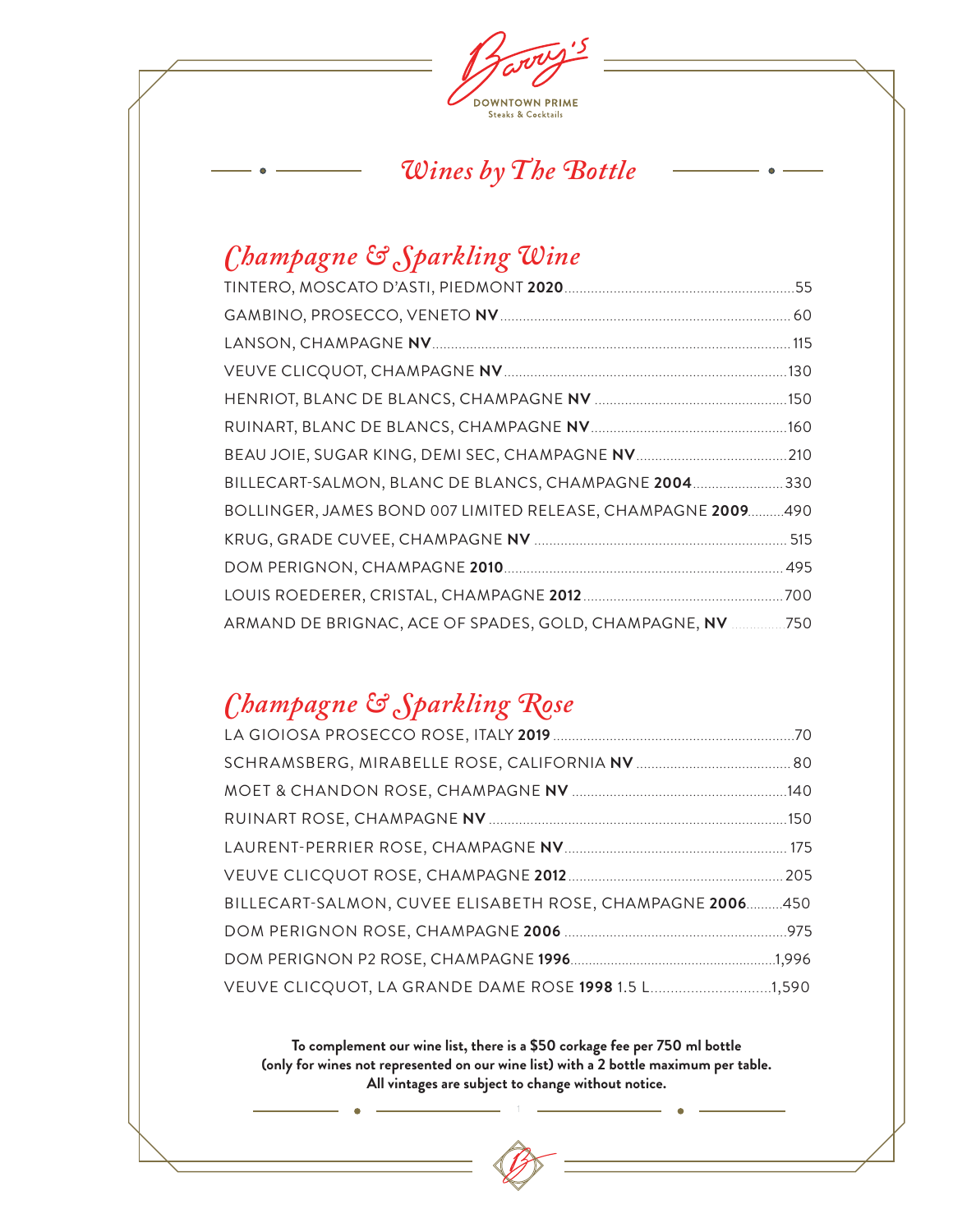

### *White Wines*

 $\bullet$ 

## *Chardonnay*

 $\bullet$ 

| DOMAINE VOCORET, LES FORETS 1ER CRU, CHABLIS 2017 110         |  |
|---------------------------------------------------------------|--|
| FLOWERS, SONOMA COAST 2017 <b>And Account 2017</b> 115        |  |
|                                                               |  |
|                                                               |  |
|                                                               |  |
|                                                               |  |
| KOSTA BROWNE, ONE SIXTEEN, RUSSIAN RIVER VALLEY 2018160       |  |
|                                                               |  |
| DOMAINE DUBLERE, LES VERGERS, CHASSAGNE-MONTRACHET 2015 200   |  |
| M. NIELLON, CLOS DE LA MALTROIE 1ER CRU, C.-M.2014 260        |  |
| A. BICHOT, LES PERRIERES 1ER CRU, PULINGY-MONTRACHET 2016 310 |  |
| EDGE HILL, BACIGALUPI SINGLE VINEYARD, RRV 2015 350           |  |
| JOSEPH DROUHIN, CLOS DES MOUCHES 1ER CRU, BEAUNE 2018  485    |  |
| DOMAINE LEFLAIVE, LES PUCELLES 1ER CRU, P-M 2018 1,150        |  |
| REMOISSENET PERE & FILS, MONTRACHET GRAND CRU 20072,450       |  |
|                                                               |  |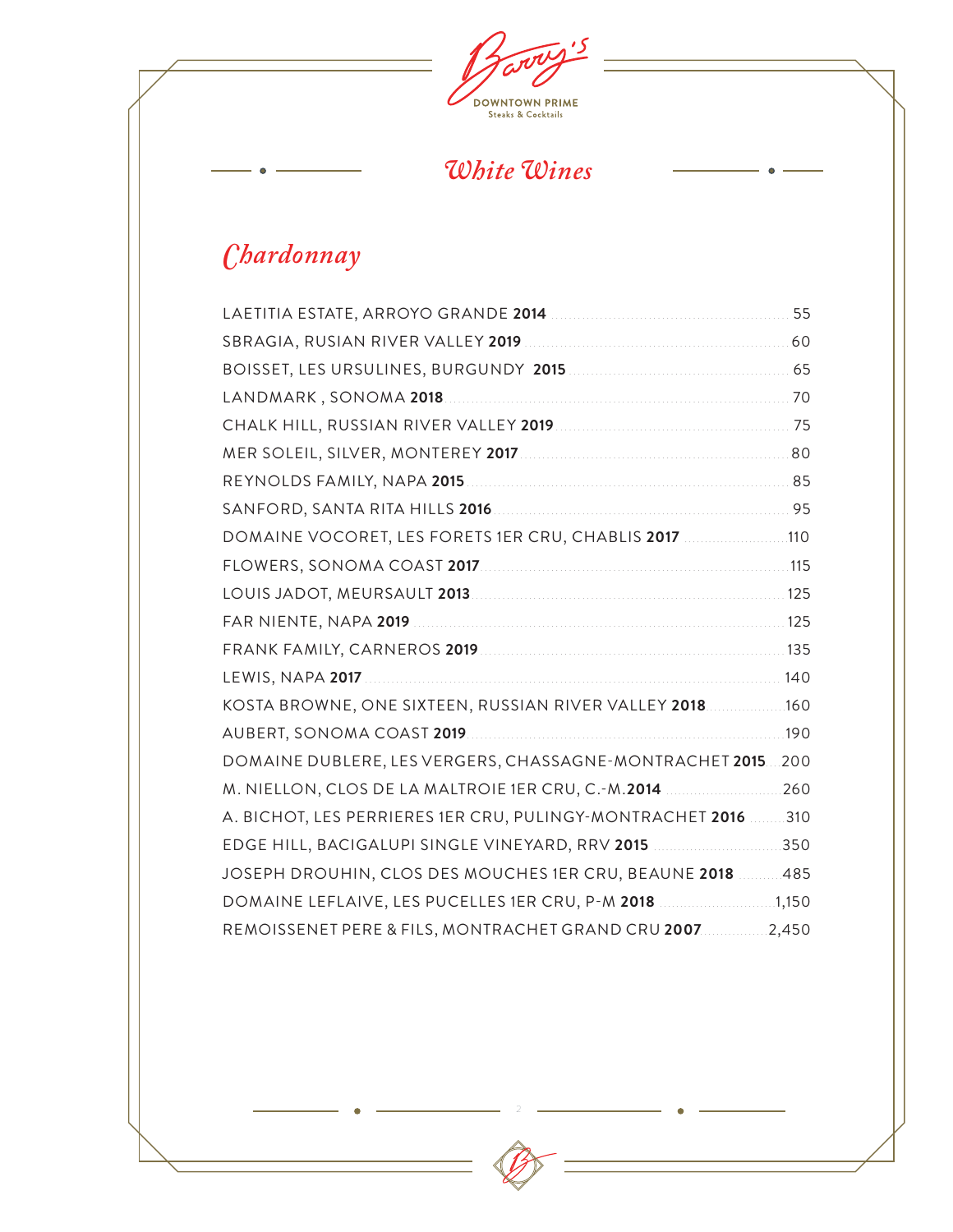$\overline{\mathcal{S}}$ **DOWNTOWN PRIME**<br>Steaks & Cocktails

# *Sauvignon Blanc*

| DOMAINE THOMAS, LE PIERRIER, SANCERRE, FR 2018 100 |  |
|----------------------------------------------------|--|

### *Other Whites*

| PINOT GRIGIO, CAVALIERE D'ORO, PROMESSA, DELLE VENEZIE IT 2018. | 55  |
|-----------------------------------------------------------------|-----|
| PINOT GRIGIO, JERMANN, FRIULI-VENEZIA GIULIA, IT 2020.          | 75  |
| PINOT GRIGIO, SANTA MARGHERITA, VALDADIGE IT, 2020              | 85  |
| RIESLING, J&H SELBACH QBA, MOSEL 2019                           | 60  |
| RIESLING, DR H THANISCH, SPATLESE, B. BADSTUBE, MOSEL 2017.     | 75  |
| RIESLING, JJ PRUM, AUSLESE, G. HIMMELREICH, MOSEL 2012.         | 120 |
| CHAPOUTIER, ERMITAGE BLANC, L'ERMITE, RHONE VALLEY 2007.        | 690 |

# *Rose*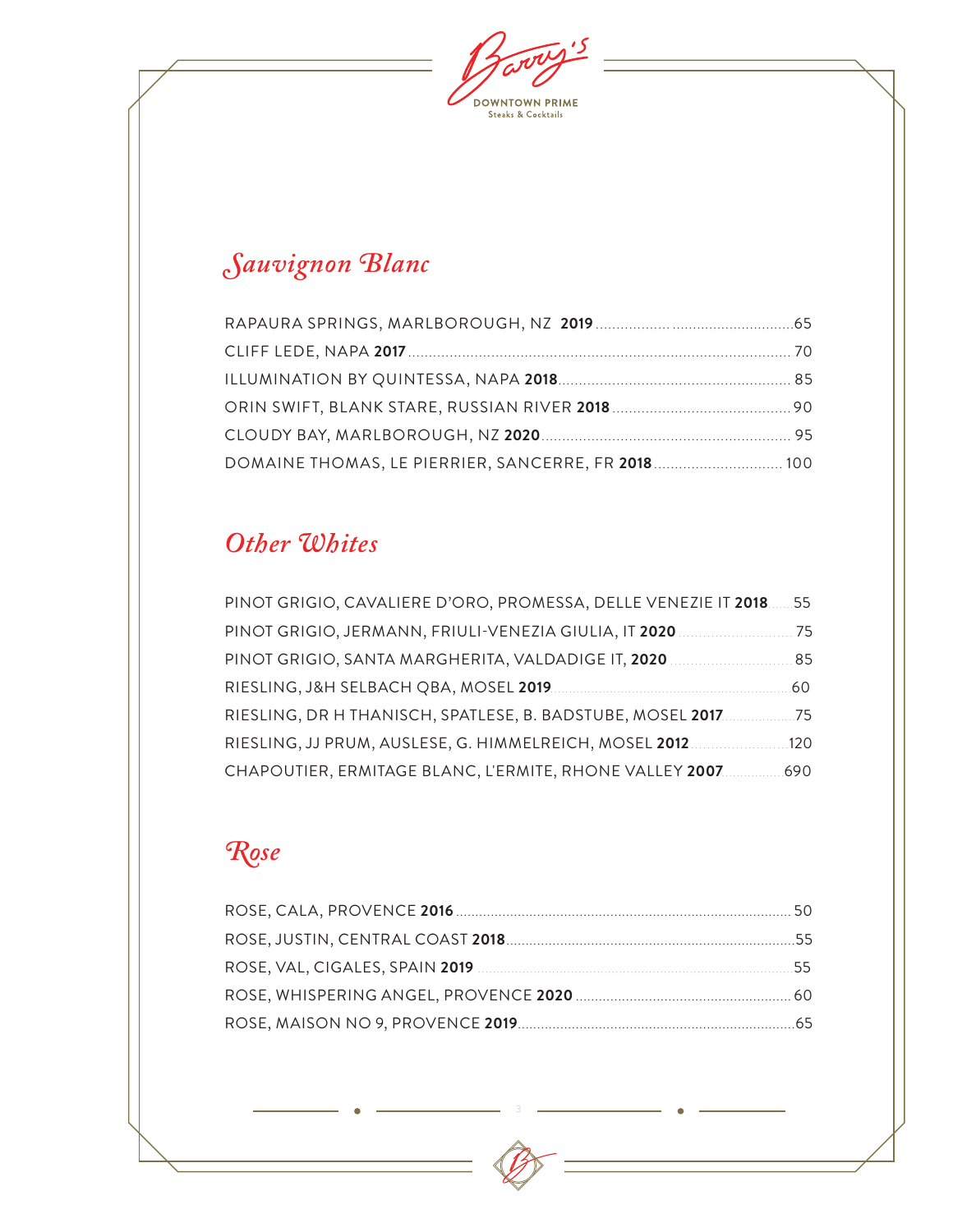$\mathbf{5}$ **DOWNTOWN PRIME**<br>Steaks & Cocktails

*Red Wines*

 $\bullet$ 

# *France*

 $\bullet$ 

#### **BORDEAUX**

|                                                                   | .130 |
|-------------------------------------------------------------------|------|
|                                                                   | .180 |
|                                                                   | 255  |
|                                                                   | 295  |
|                                                                   | 385  |
|                                                                   | 425  |
|                                                                   |      |
|                                                                   |      |
| CHATEAU PICHON LONGUEVILLE, COMTESSE DE LALANDE 2009  650         |      |
|                                                                   |      |
|                                                                   |      |
|                                                                   |      |
| CHATEAU HAUT-BRION, PESSAC-LEOGNAN 2006 [11] [11] 12006 [11] 1550 |      |
|                                                                   |      |
|                                                                   |      |
|                                                                   |      |
|                                                                   |      |
|                                                                   |      |
|                                                                   |      |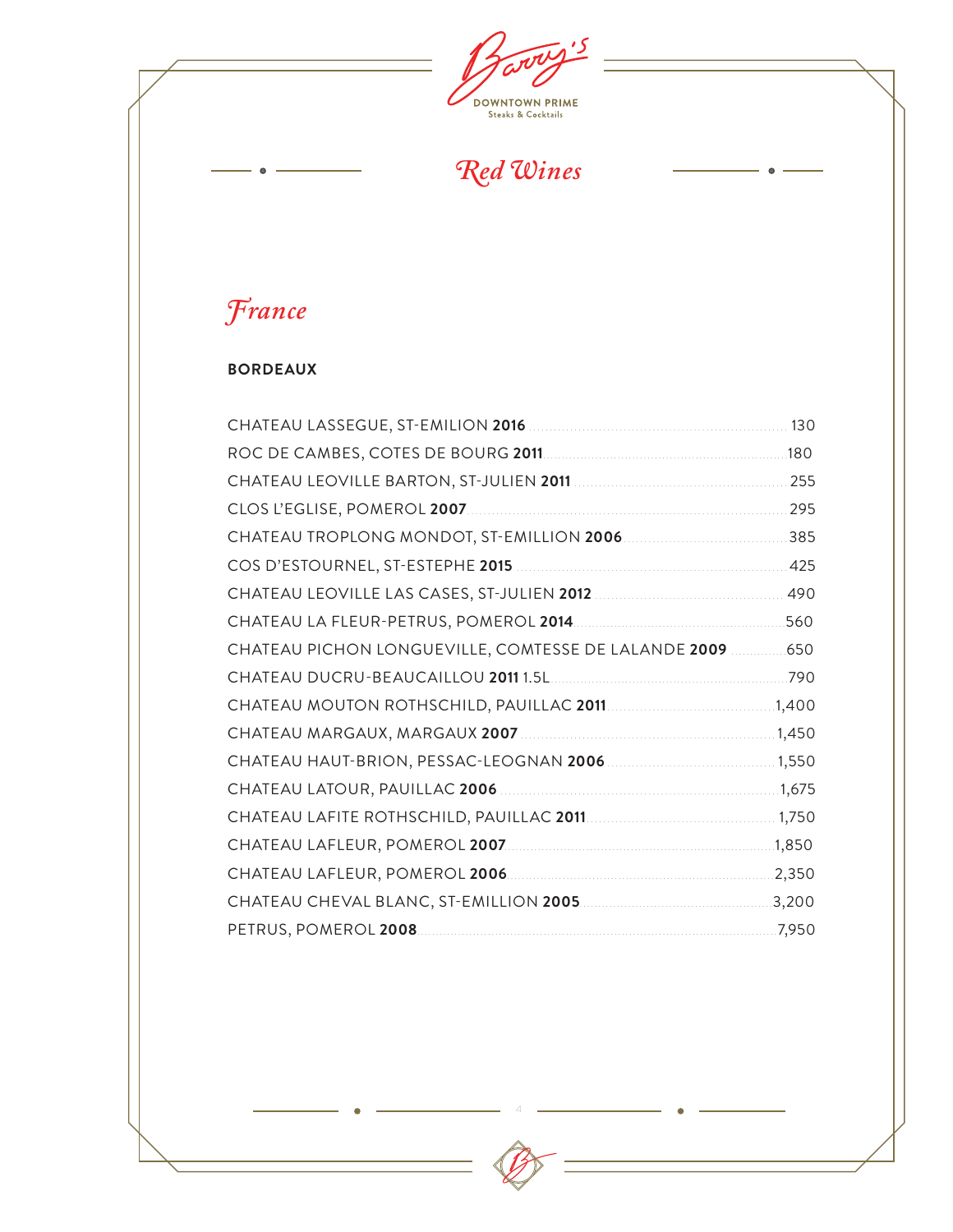**DOWNTOWN PRIME**<br>Steaks & Cocktails

## *France cont.*

#### **BURGUNDY**

| JOSEPH DROUHIN, COTE DE BEAUNE 2014.                       | 120   |
|------------------------------------------------------------|-------|
| GAGNARD DELAGRANGE, CHASSAGNE-MONTRACHET 1ER CRU 2014.     | .125  |
|                                                            | .130  |
|                                                            | 160   |
|                                                            | 195   |
|                                                            | 210   |
| BOUCHARD PERE & FILS, GREVES VIGNES DE L'ENFANT JESUS 2011 | 240   |
| DROUHIN-LAROZE, CHAPELLE-CHAMBERTIN 2013                   | 295   |
|                                                            | 350   |
|                                                            | 690   |
| CHATEAU DE LA TOUR, CLOS DE VOUGEOT GRAND CRU 2015         | 690   |
| MEO-CAMUZET, CLOS DE VOUGEOT GRAND CRU 2003                | .750  |
|                                                            | 850   |
| DOMAINE DE CLOS DE TART, CLOS DE TART GRAND CRU 2016       | 1,280 |

#### **RHONE**

| DOMAINE DE LA SOLITUDE. CHATEAUNEUF DU PAPE <b>2018</b>   | 120 |
|-----------------------------------------------------------|-----|
| M. CHAPOUTIER, LE BERNARDINE, CHATEAUNEUF DU PAPE 2016180 |     |
| E. GUIGAL, CHATEAU D'AMPUIS, COTE-ROTIE 2014              | 255 |
| E. GUIGAL, CHATEAU D'AMPUIS, COTE-ROTIE 2002              | 295 |

#### **LOIRE**

CATHERINE ET PIERRE BRETON, LES PRERRIERES, BOURGUEIL **1997**............225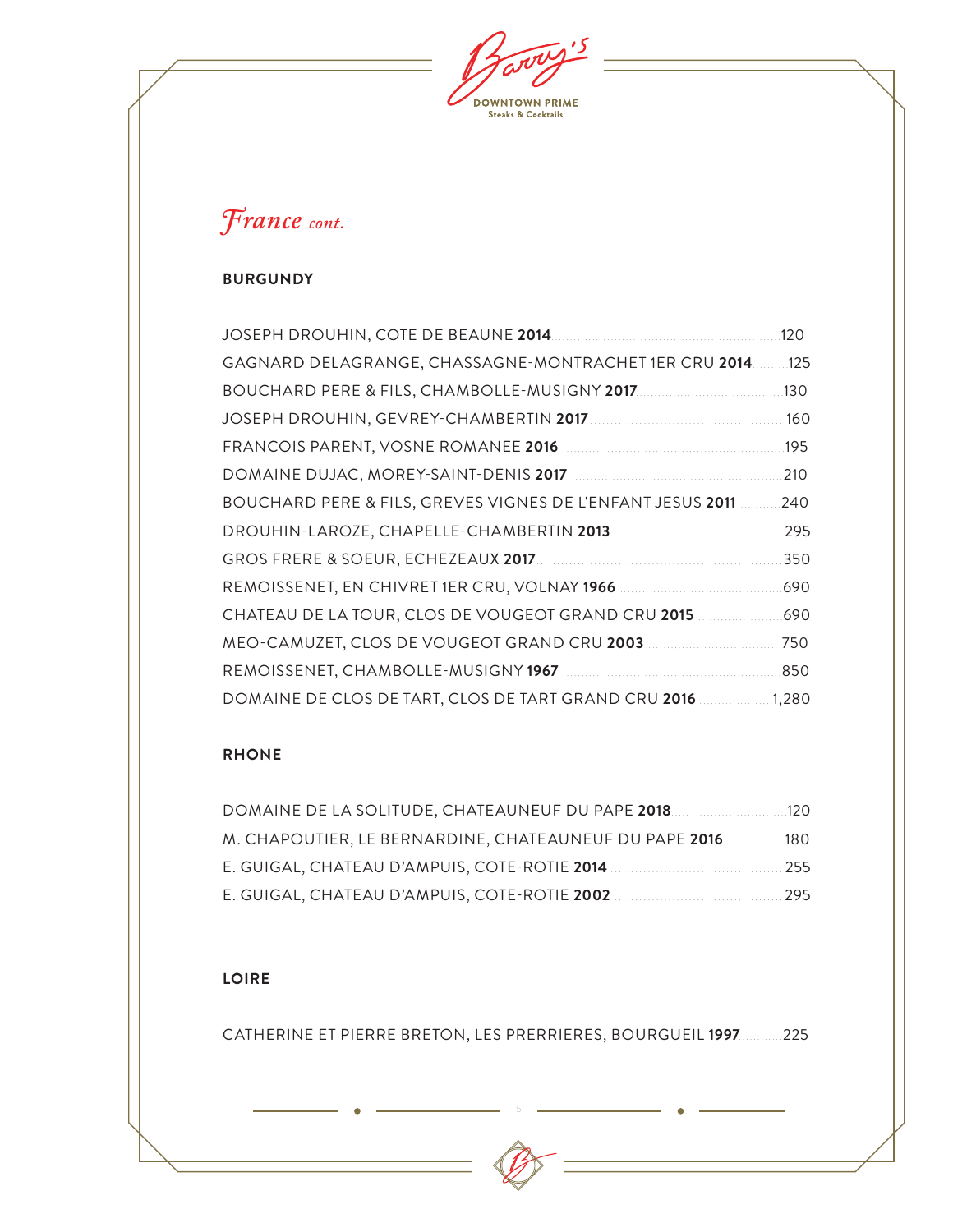$\overline{\mathcal{S}}$ **DOWNTOWN PRIME**<br>Steaks & Cocktails

# Italy

#### **TUSCANY**

|                                                              | 65   |
|--------------------------------------------------------------|------|
|                                                              | -70  |
|                                                              |      |
|                                                              |      |
|                                                              | .120 |
| FELCINA, BERARDENGA, CHIANTI CLASSICO RISERVA 2017  130      |      |
| CASTELLO DI CAMIGLIANO, BRUNELLO DI MONTALCINO 2014145       |      |
|                                                              |      |
|                                                              |      |
|                                                              |      |
|                                                              |      |
| GAJA, PIEVE SANTA RESTITUTA, BRUNELLO DI MONTALCINO 2015 245 |      |
|                                                              |      |
|                                                              |      |
|                                                              |      |
|                                                              |      |
| 890<br>SOLAIA 2011 <b>SOLAIA 2011</b>                        |      |
|                                                              |      |

 $\epsilon$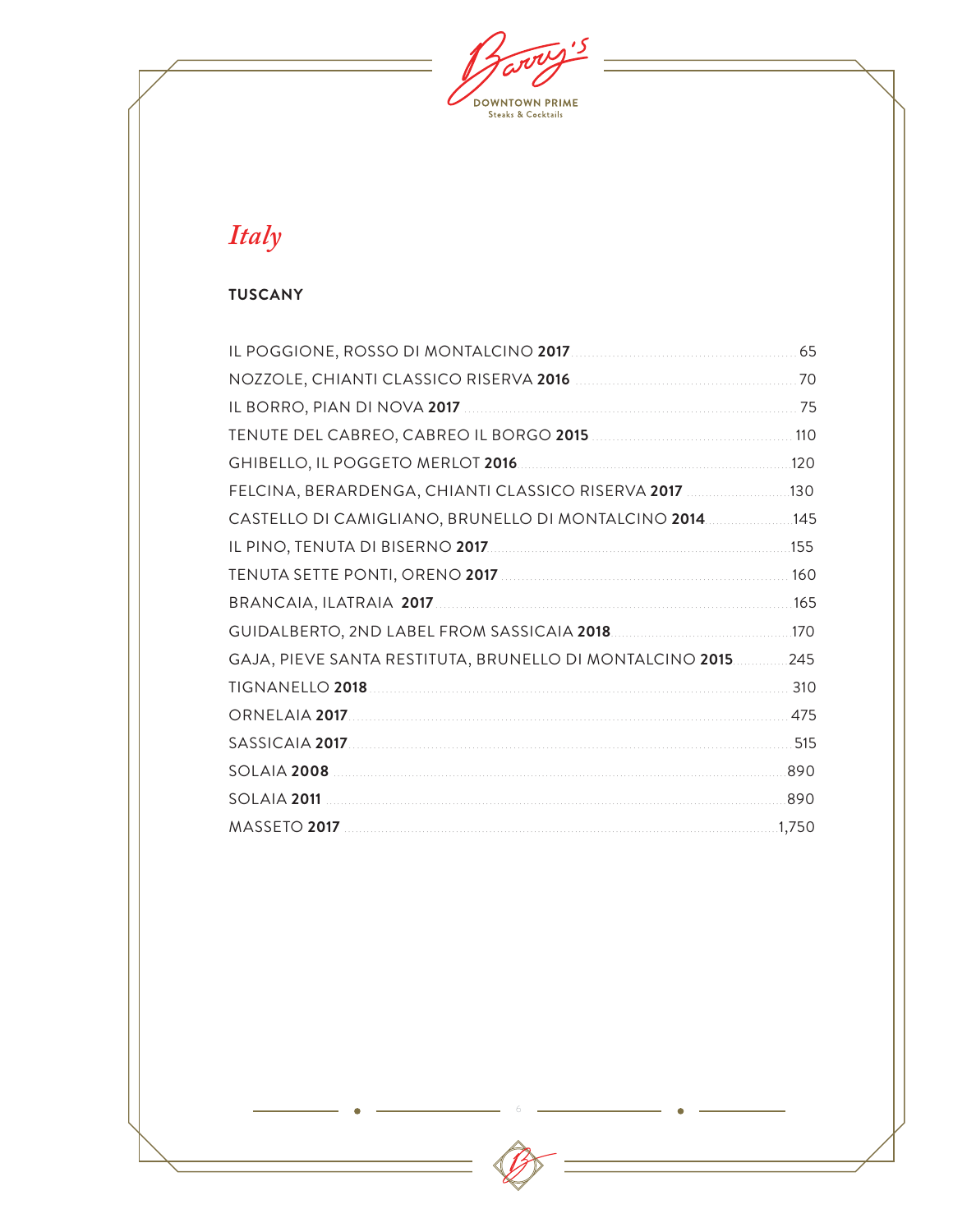$\overline{\mathcal{S}}$ **DOWNTOWN PRIME**<br>Steaks & Cocktails

### *Italy cont.*

#### **PIEDMONT**

| MICHELE CHIARLO, LA COURT VIGNA VEJA, BARBERA 2010195   |      |
|---------------------------------------------------------|------|
|                                                         |      |
|                                                         |      |
| PAOLO SCAVINO, BRIC DEL FIASC, BAROLO RESERVE 2008  695 |      |
|                                                         | .780 |
|                                                         |      |

#### **VENETO**

| DAL FORNO ROMANO, MONTE LODOLETTA, AMARONE 2009 790 |      |
|-----------------------------------------------------|------|
|                                                     | -980 |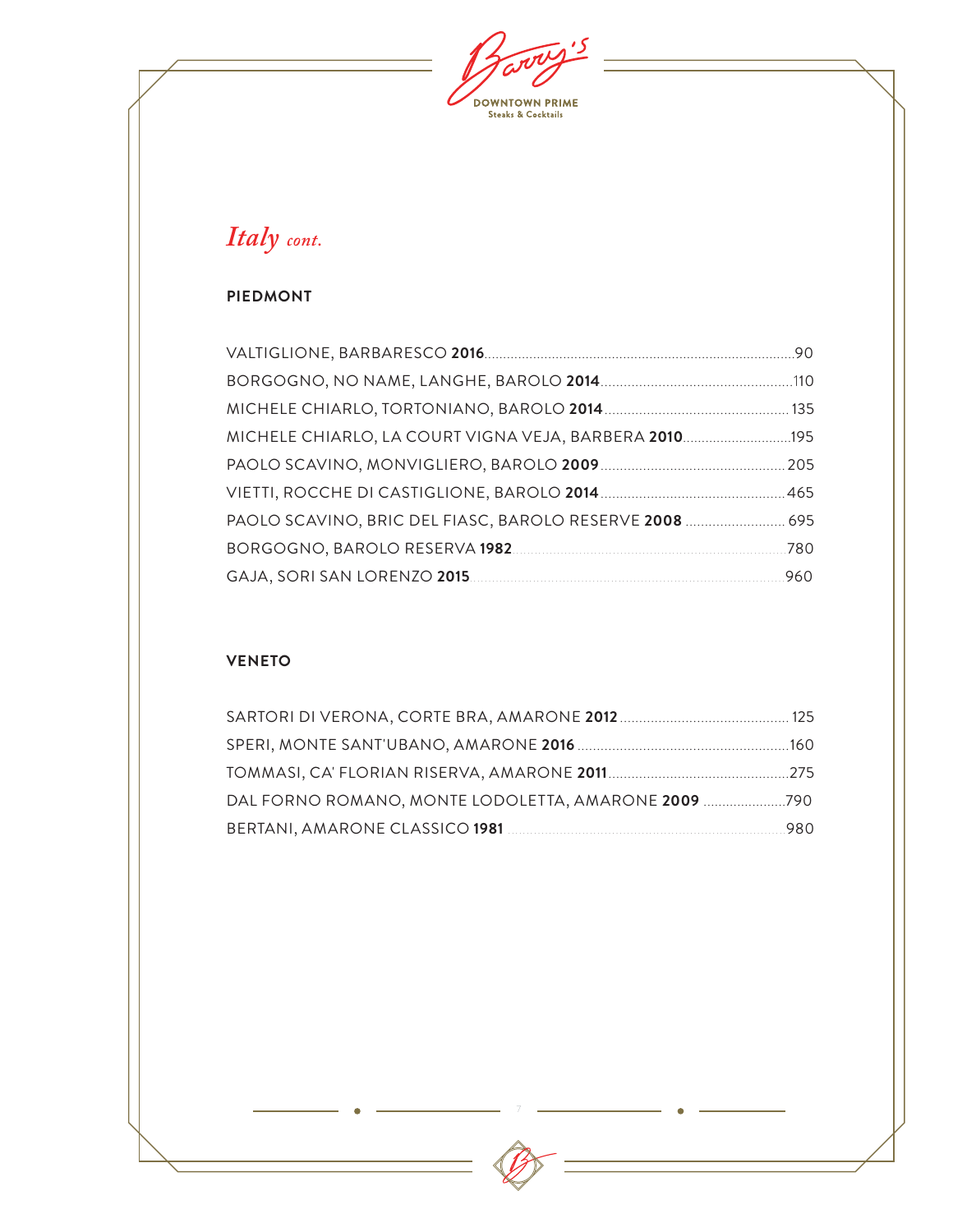$\overline{\mathcal{S}}$ **DOWNTOWN PRIME**<br>Steaks & Cocktails

# *Spain*

|                                                                 | .70  |
|-----------------------------------------------------------------|------|
|                                                                 |      |
|                                                                 | .80  |
|                                                                 |      |
|                                                                 | .100 |
|                                                                 |      |
|                                                                 |      |
|                                                                 |      |
|                                                                 |      |
|                                                                 |      |
|                                                                 |      |
| ABADIA RETUERTA, PAGO NEGRALADA, CASTILLA Y LEON 2014  190      |      |
|                                                                 |      |
|                                                                 |      |
| MACAN, BENJAMIN DE ROTHSCHILD & VEGA SICILIA, RIOJA 2013        | .225 |
| R. LOPEZ DE HEREDIA, VIÑA TONDONIA RESERVA, RIOJA 2006 1.5L 245 |      |
|                                                                 |      |
|                                                                 |      |
|                                                                 |      |
|                                                                 |      |
| UNICO, GRAN RESERVA, VEGA SICILIA, RIBERA DEL DUERO 2009 1,090  |      |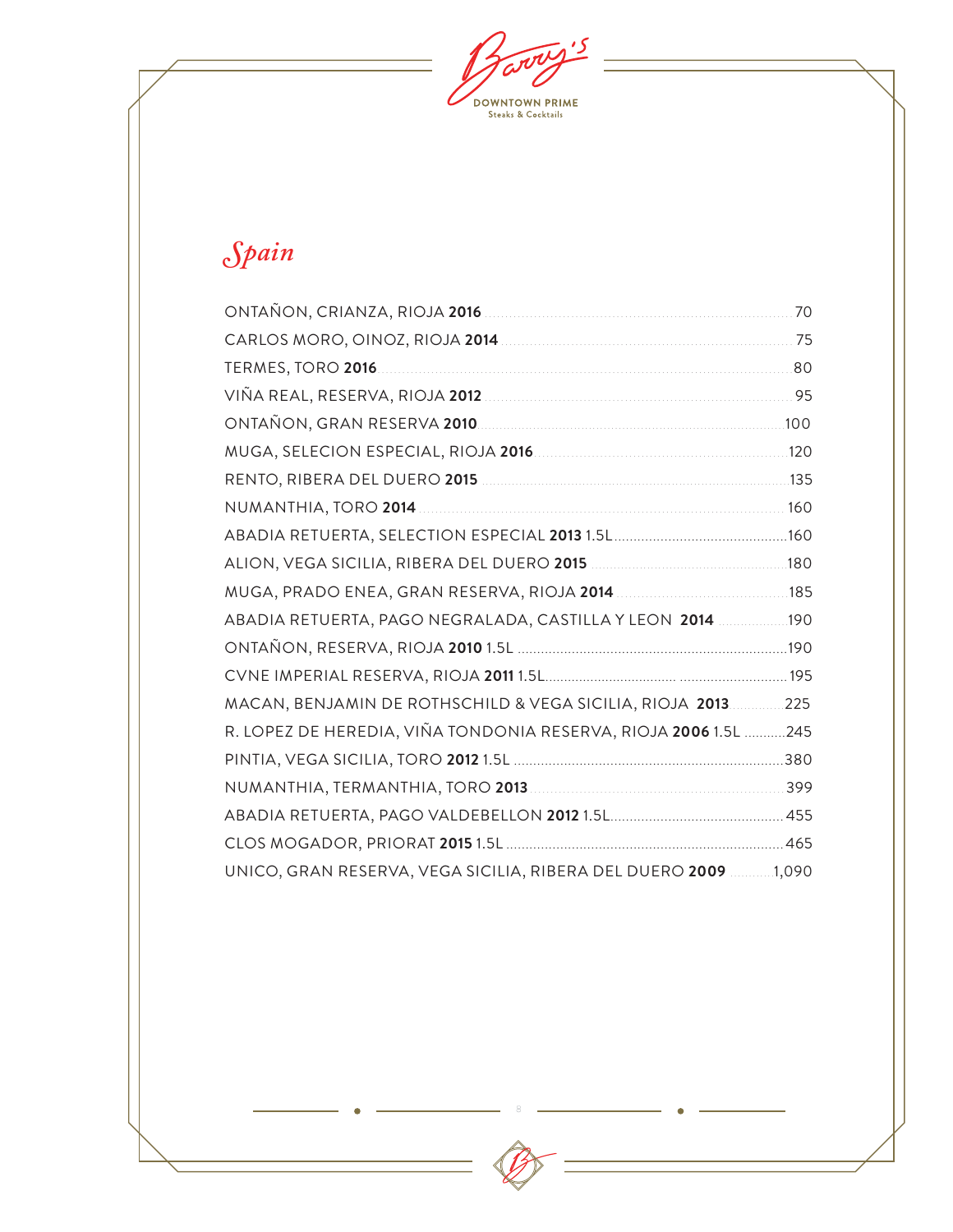

## Cabernet

| WORLD'S END, CROSSFIRE, BECKSTOFFER GEORGES III 2014. 2014. 200 |  |
|-----------------------------------------------------------------|--|
|                                                                 |  |
|                                                                 |  |
|                                                                 |  |
|                                                                 |  |
|                                                                 |  |
|                                                                 |  |
|                                                                 |  |
|                                                                 |  |

 $\circ$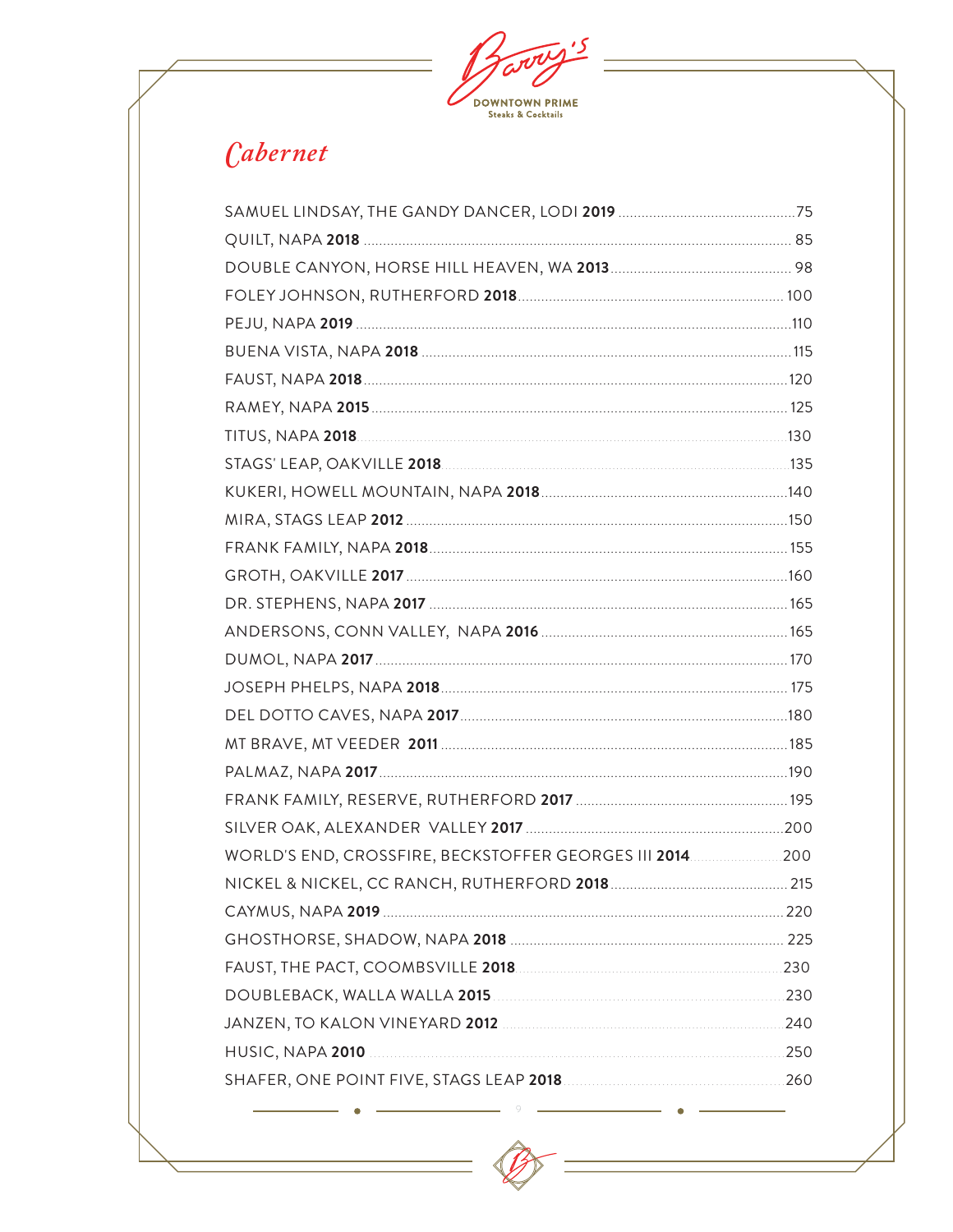

### Cabernet cont.

| RIDGE, ESTATE MONTE BELLO, SANTA CRUZ MOUNTAINS 1995 920                                                       |  |
|----------------------------------------------------------------------------------------------------------------|--|
|                                                                                                                |  |
|                                                                                                                |  |
|                                                                                                                |  |
|                                                                                                                |  |
|                                                                                                                |  |
|                                                                                                                |  |
| SCREAMING EAGLE 2018 2018 2018 2018 2018 2018 2019 2021 2021 2030 2040 2051 2050 2060 2071 2080 2091 2010 2010 |  |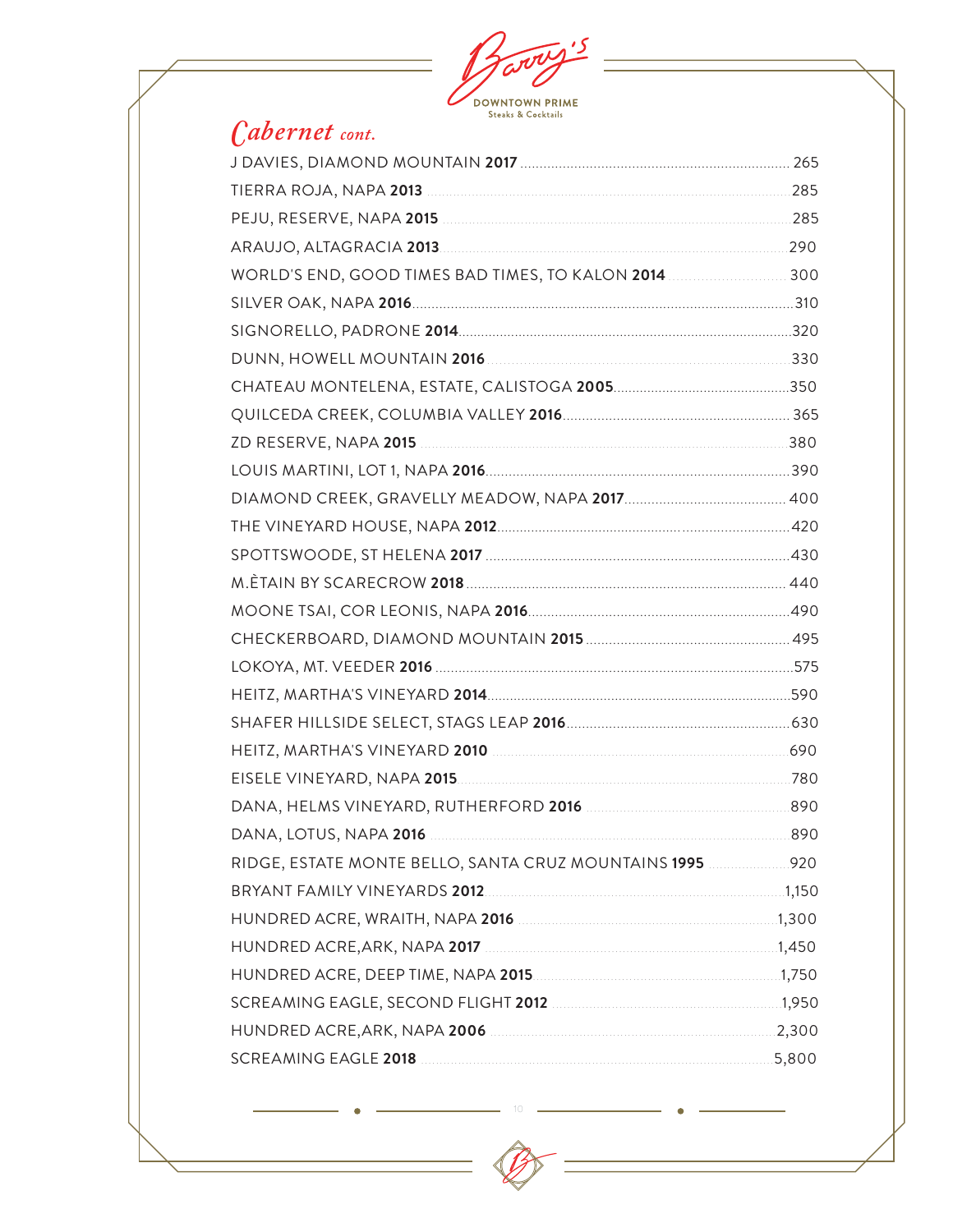$\mathbf{5}$ **DOWNTOWN PRIME**<br>Steaks & Cocktails

# Red Blends

| INTERCEPT BY CHARLES WOODSON, PASO ROBLES 2018 65     |  |
|-------------------------------------------------------|--|
|                                                       |  |
|                                                       |  |
|                                                       |  |
|                                                       |  |
|                                                       |  |
|                                                       |  |
|                                                       |  |
|                                                       |  |
| LANCASTER, WINEMAKERS CUVEE, ALEXANDER VALLEY 2018135 |  |
|                                                       |  |
| KRUPP BROTHERS, WATER WITCH, STAGECOACH, NAPA 2015150 |  |
|                                                       |  |
|                                                       |  |
|                                                       |  |
| THE MASCOT, NAPA 2014 2014 2014 2014 2014 275         |  |
|                                                       |  |
|                                                       |  |
|                                                       |  |
|                                                       |  |
|                                                       |  |
|                                                       |  |
|                                                       |  |
|                                                       |  |
|                                                       |  |
|                                                       |  |
|                                                       |  |
|                                                       |  |
|                                                       |  |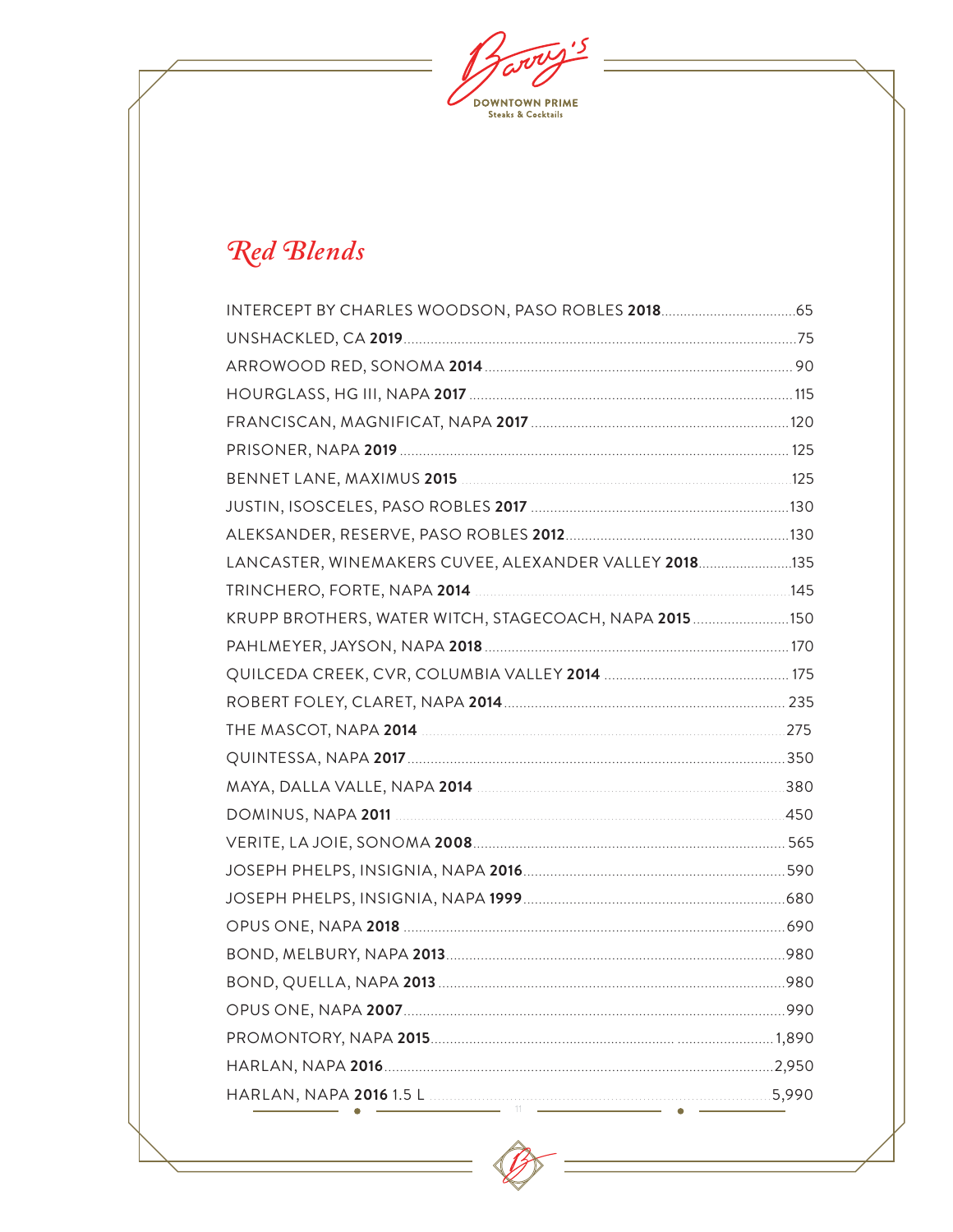$\mathbf{5}$ **DOWNTOWN PRIME**<br>Steaks & Cocktails

# *Pinot Noir*

| TRINITAS CELLARS, CARNEROS 2016 [100] [2010] [2010] [2010] [2010] [2010] [2010] [2010] [2010] [2010] [2010] [20 |  |
|-----------------------------------------------------------------------------------------------------------------|--|
|                                                                                                                 |  |
|                                                                                                                 |  |
|                                                                                                                 |  |
|                                                                                                                 |  |
| BELLE GLOS, CLARK & TELEPHONE, SANTA MARIA VALLEY 2018110                                                       |  |
| SANFORD, LA RINCONADA VINEYARD, SANTA RITA HILLS 2014 110                                                       |  |
|                                                                                                                 |  |
|                                                                                                                 |  |
|                                                                                                                 |  |
|                                                                                                                 |  |
|                                                                                                                 |  |
|                                                                                                                 |  |
| BERGSTRÖM, GREGORY RANCH, YAMHILL-CARLTON, OREGON 2015155                                                       |  |
| BERGSTRÖM, SILICE, CHAHALEM MOUNTAINS, OREGON 2016 160                                                          |  |
|                                                                                                                 |  |
|                                                                                                                 |  |
| DOMAINE SERENE, EVENSTAD RESERVE, WILLAMETTE VALLEY 2016210                                                     |  |
|                                                                                                                 |  |
| WILLIAMS SELYEM, CALEGARI, RUSSIAN RIVER VALLEY 2014 250                                                        |  |
|                                                                                                                 |  |
| WILLIAMS SELYEM, ROCHIOLI RIVERBLOCK, RRV 2014330                                                               |  |
|                                                                                                                 |  |
|                                                                                                                 |  |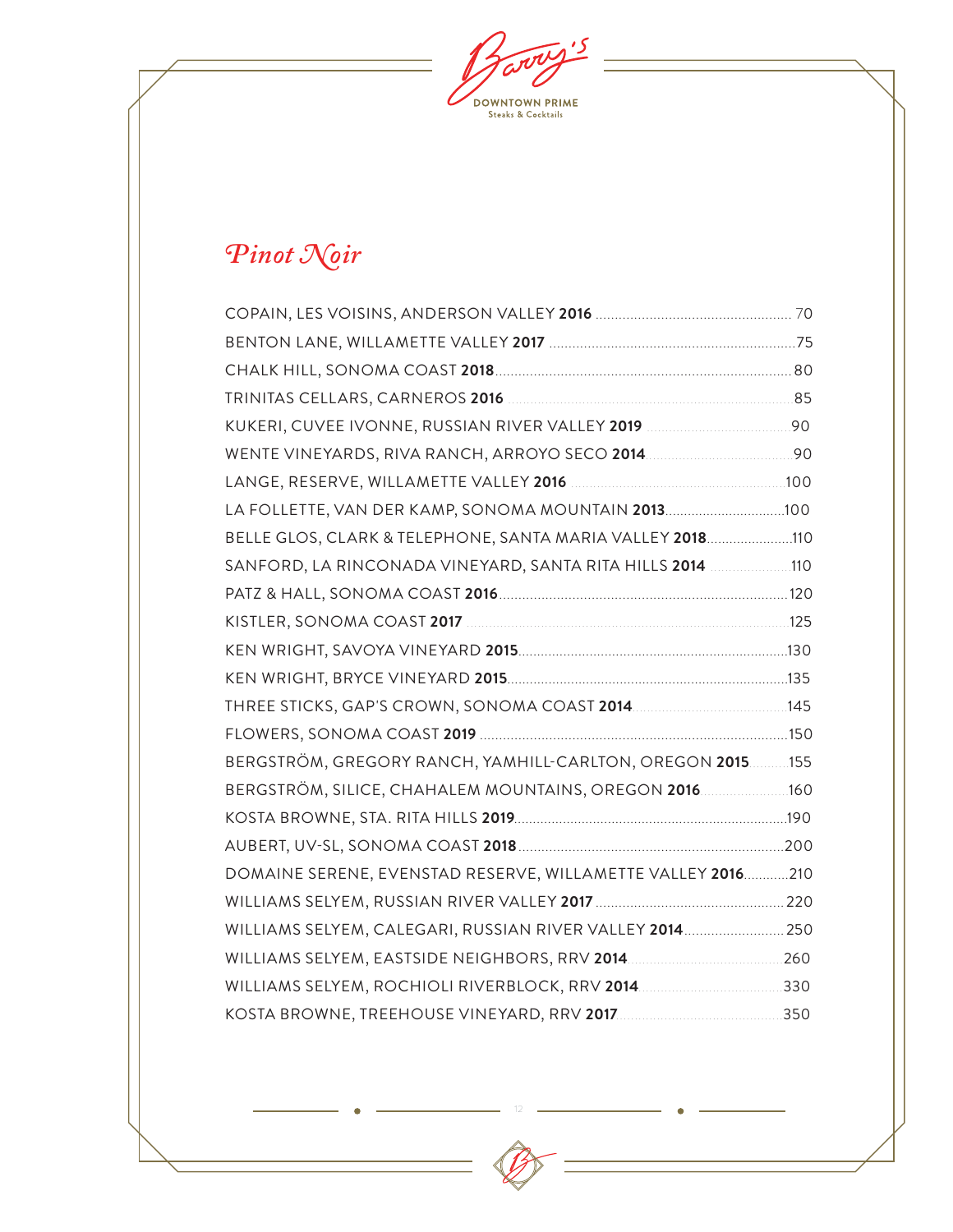$\overline{\mathcal{S}}$ **DOWNTOWN PRIME**<br>Steaks & Cocktails

### $\mathcal{M}$ erlot

### Malbec

# Cabernet Franc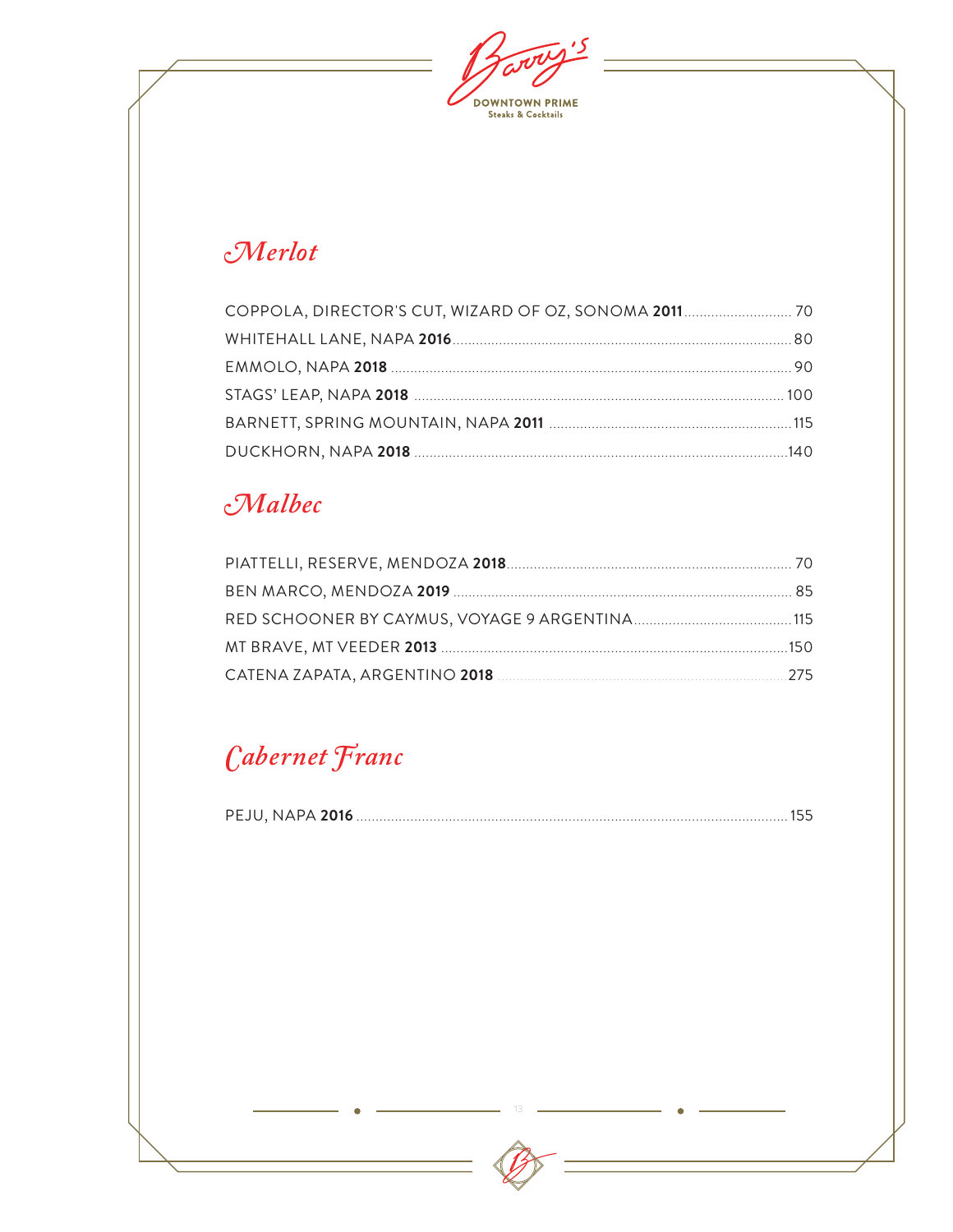ی، **DOWNTOWN PRIME**<br>Steaks & Cocktails

# *Grenache & Syrah*

| SYRAH, COPAIN, TOUS ENSEMBLE, MENDOCINO COUNTY 2016      |  |
|----------------------------------------------------------|--|
|                                                          |  |
|                                                          |  |
|                                                          |  |
|                                                          |  |
| SHIRAZ, TWO HANDS, LILY'S GARDEN, MCLAREN VALE 2017  155 |  |
|                                                          |  |
|                                                          |  |

# *Zinfandel*

| MARTINELLI, VIGNETO DI EVO, RUSSIAN RIVER VALLEY 2012 80   |  |
|------------------------------------------------------------|--|
|                                                            |  |
|                                                            |  |
|                                                            |  |
|                                                            |  |
|                                                            |  |
|                                                            |  |
| WILLIAMS SELYEM, BACIGALUPI, RUSSIAN RIVER VALLEY 2014 165 |  |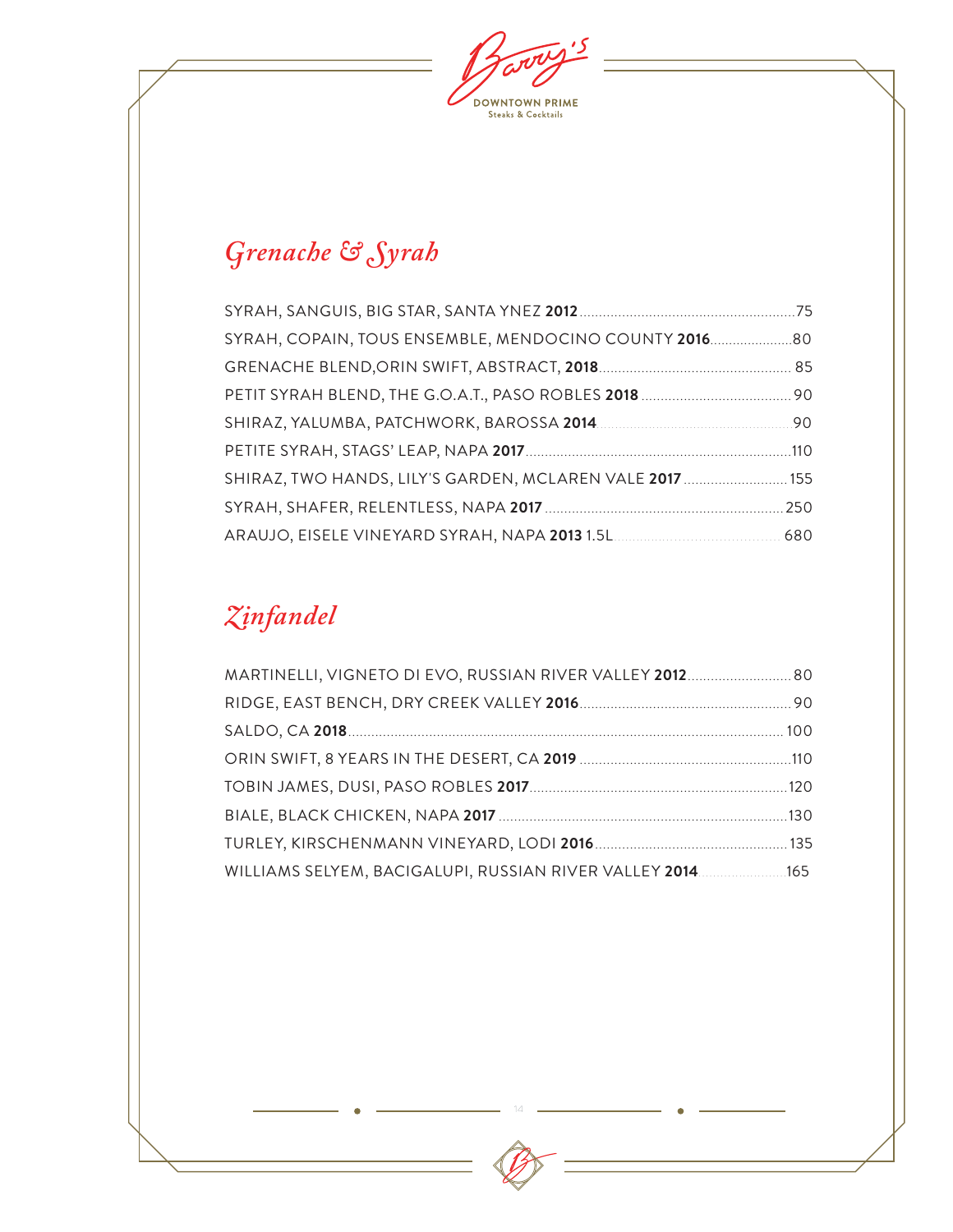



MAGNUM (1,5 L) - 2 BOTTLES

| STONESTREET, CABERNET, ALEXANDER VALLEY 2015 1.5L  230              |  |
|---------------------------------------------------------------------|--|
|                                                                     |  |
| R. LOPEZ DE HEREDIA, VIÑA TONDONIA RESERVA, RIOJA 2006 1.5L 245     |  |
|                                                                     |  |
|                                                                     |  |
|                                                                     |  |
|                                                                     |  |
|                                                                     |  |
|                                                                     |  |
|                                                                     |  |
| CHIMNEY ROCK, STAGS LEAP, CABERNET, NAPA 2015 1.5L 390              |  |
| LA GERLA, DI ANGELI RESERVA, BRUNELLO DI MONTALCINO 2011 1.5 L  410 |  |
| DOMAINE SERENE, EVENSTAD RESERVE, PINOT NOIR 2015 1.5L450           |  |
|                                                                     |  |
|                                                                     |  |
| O'SHAUGHNESSY, CABERNET, HOWELL MOUNTAIN 2016 1.5L  470             |  |
|                                                                     |  |
| CHATEAU MONTELENA, ESTATE CABERNET, CALISTOGA 2008 1.5L575          |  |
| CHATEAU MONTELENA, ESTATE CABERNET, CALISTOGA 2003 1.5L 675         |  |
|                                                                     |  |
|                                                                     |  |
|                                                                     |  |
|                                                                     |  |
|                                                                     |  |
|                                                                     |  |
| VEUVE CLICQUOT, LA GRANDE DAME, ROSE 1998 1.5 L1,590                |  |
|                                                                     |  |
|                                                                     |  |